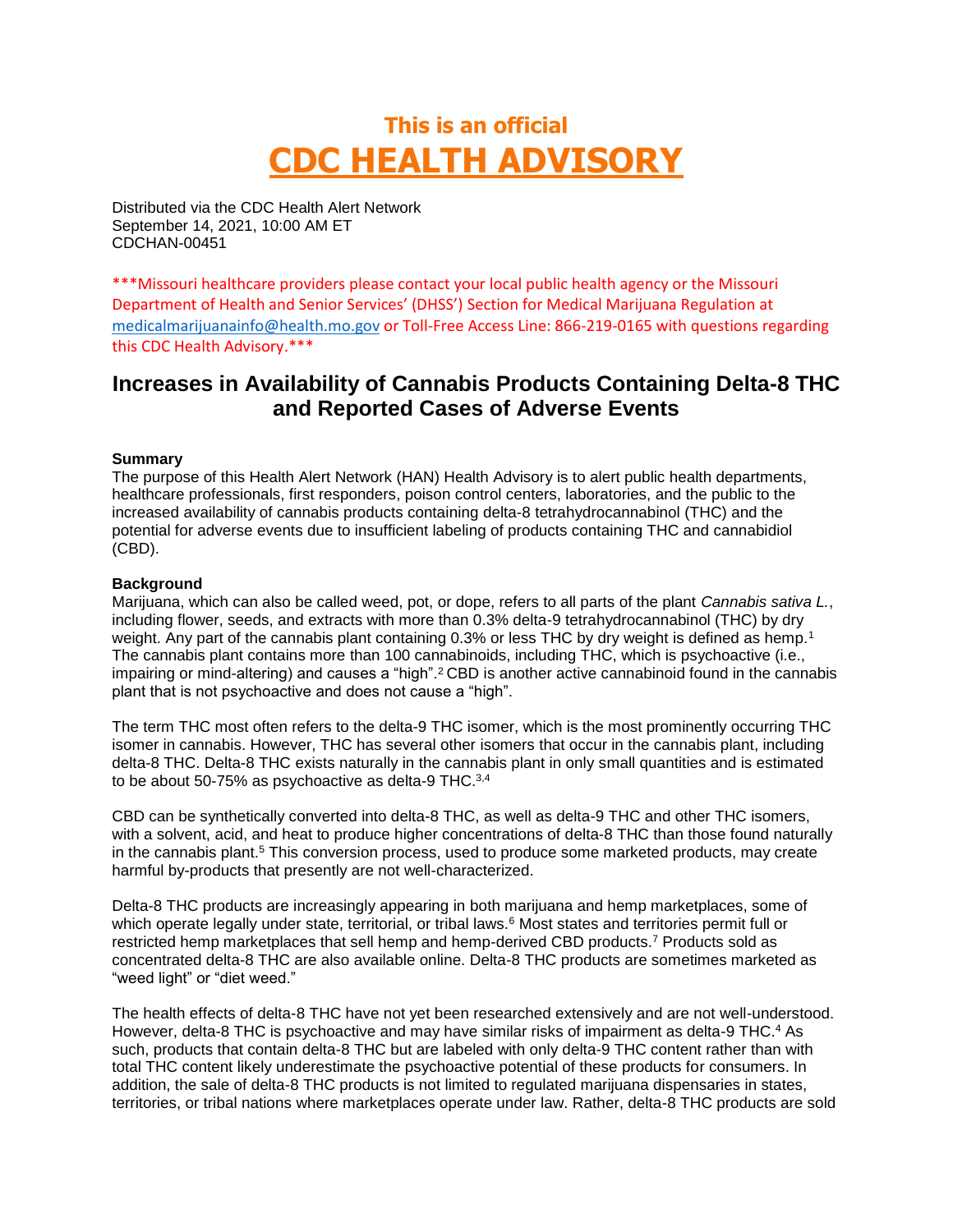by a wide range of businesses that sell hemp. As a result, delta-8 THC products may also have the potential to be confused with hemp or CBD products that are not intoxicating. Consumers who use these products may therefore experience unexpected or increased THC intoxication.

A wide variety of delta-8 THC-containing products have entered the marketplace, including, but not limited to, vapes, smokable hemp sprayed with delta-8 THC extract, distillates, tinctures, gummies, chocolates, and infused beverages. In addition, because testing methods for products like synthetically derived delta-8 THC are still being developed, delta-8 THC products may not be tested systematically for contaminants such as heavy metals, solvents, or pesticides that may have adverse health effects. $8$ 

#### *Recent increases in delta-8 THC-involved adverse events*

In March 2021, the West Virginia Poison Control Center<sup>9</sup> reported two cases of adverse events related to use of delta-8 THC products in adults. In both instances, individuals mistook the products containing delta-8 THC for CBD-like products. These exposures led to symptoms consistent with cannabis intoxication. The Michigan Poison Control Center<sup>10</sup> also reported two cases of severe adverse events to delta-8 THC in two children who ingested a parent's delta-8 THC-infused gummies purchased from a vape shop. Both children experienced deep sedation and slowed breathing with initial increased heart rate progressing to slowed heart rate and decreased blood pressure. The children were admitted to the intensive care unit for further monitoring and oxygen supplementation.

In 2021, The American Association of Poison Control Centers (AAPCC) introduced a product code specific to delta-8 THC into its National Poison Data System (NPDS), allowing for the monitoring of delta-8 THC adverse events\*. From January 1 to July 31, 2021, 660 delta-8 THC exposures were recorded with the new product code, and one additional case was recoded as a delta-8 THC exposure from October 2020. Eighteen percent of exposures (119 of 661 cases) required hospitalization, and 39% (258 of 661 cases) involved pediatric patients less than 18 years of age.

Syndromic surveillance data from emergency departments participating in the CDC's National Syndromic Surveillance Program (NSSP) show an increase in visits with a mention of delta-8 THC or some variation in the chief complaint text in recent months. More than 4,400 active emergency facilities that represent portions of 49 states and Washington, DC contribute data to NSSP, accounting for approximately 71% of all U.S. non-federal emergency departments. The first suspected visit associated with delta-8 THC in NSSP was observed in September 2020, with three additional visits observed through the end of 2020. Suspected visits have generally increased monthly in 2021 (three suspected visits were observed in January; six in February; 16 in March; 11 in April; 29 in May; 32 in June; and 48 in July 2021). The majority of these visits (73%, 109 of 149 visits) occurred in the Department of Health and Human Services' Regions 4 and 6, which are composed primarily of Southern states that have not passed state laws to allow non-medical adult cannabis use.<sup>11</sup> These numbers are likely an underestimate due to the potential for inaccurate and incomplete information about products used by consumers.

Several factors can influence both the type and severity of cannabis-related adverse events, including the type of cannabinoid ingested, concentration, route of exposure, and the individual characteristics of the person who consumed the cannabinoid such as their age, weight, and sex. Delta-8 THC intoxication can cause adverse effects similar to those observed during delta-9 THC intoxication<sup>10,12</sup>, and may include—

- Lethargy
- Uncoordinated movements and decreased psychomotor activity
- Slurred speech
- Increased heart rate progressing to slowed heart rate
- Low blood pressure
- Difficulty breathing
- **Sedation**
- Coma

## *Summary*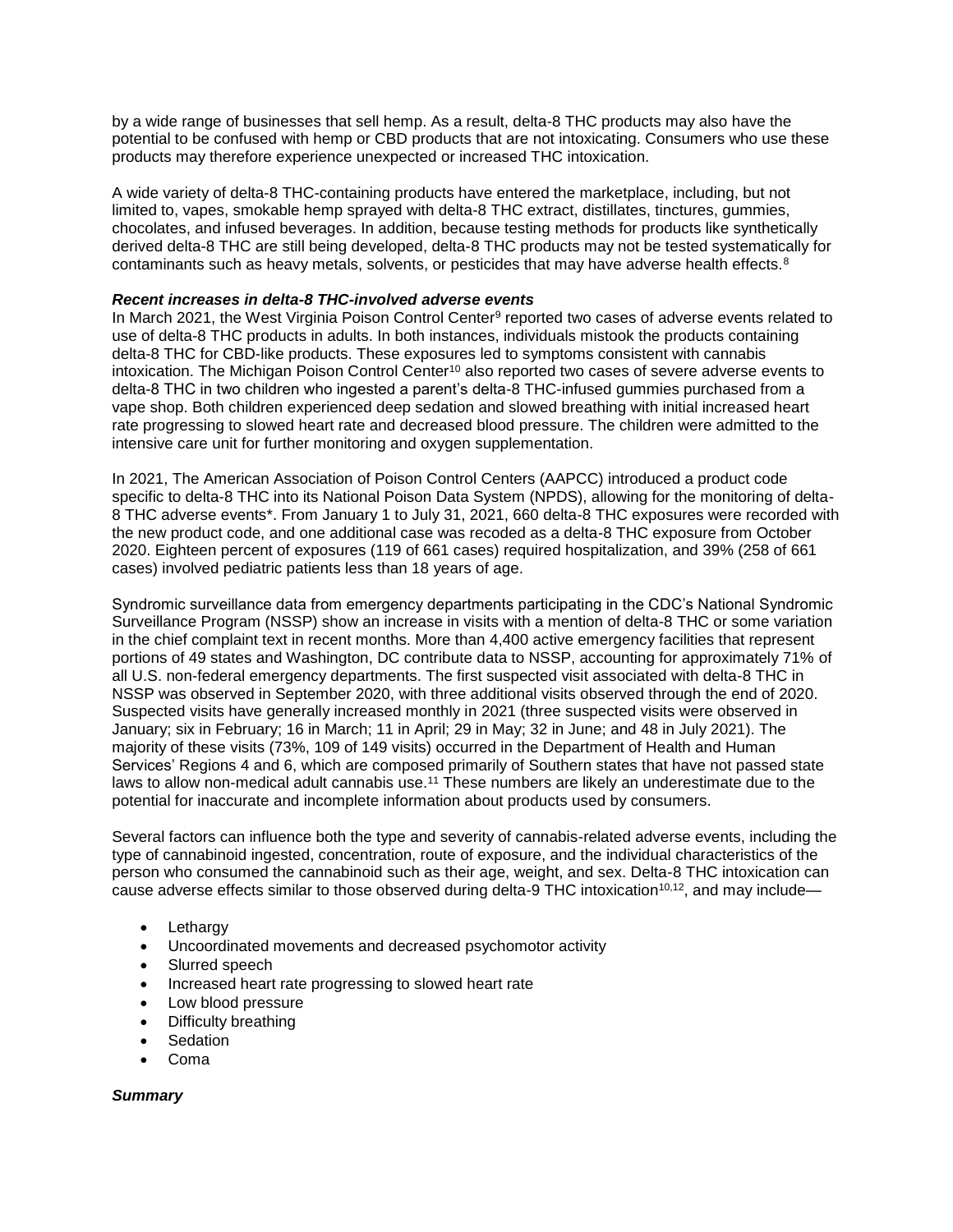The rise in delta-8 THC products in marijuana and hemp marketplaces has increased the availability of psychoactive cannabis products, even in states, territories, and tribal nations where non-medical adult cannabis use is not permitted under law. Variations in product content, manufacturing practices, labeling, and potential misunderstanding of the psychoactive properties of delta-8 THC may lead to unexpected effects among consumers. Adverse event reports involving products that contain delta-8 THC that resulted in consumers' hospital or emergency department treatment have been described. Increased reports of adverse events related to delta-8 THC, as well as preliminary reports of the emergence of other similarly produced products derived from cannabis warrant the continued monitoring and tracking of adverse events related to THC.

# **Recommendations for the Public and Consumers**

- Consumers should be aware of possible limitations in the labeling of products containing THC and CBD even from approved marijuana and hemp retailers. Products reporting only delta-9 THC concentration, but not total THC may underestimate the psychoactive potential for consumers.
- Consumers should be aware that products labeled as hemp or CBD may contain delta-8 THC, and that products containing delta-8 THC can result in psychoactive effects. Delta-8 THC products are currently being sold in many states, territories, and tribal nations where non-medical adult cannabis use is not permitted by law. In addition, retailers may sell products outside of regulated dispensaries in states, territories, and tribal nations where cannabis use is permitted by law. This may provide consumers with a false sense of safety, as delta-8 THC products may be labeled as hemp or CBD, which consumers may not associate with psychoactive ingredients.
- Parents who consume edibles and other products that contain THC and CBD should store them safely away from children. Children may mistake some edibles that contain THC and CBD (e.g., fruit-flavored gummies containing delta-8 THC) as candy.
- If consumers experience adverse effects of THC- or CBD-containing products that are an immediate danger to their health, they should call their local or regional poison control center at 1- 800-222-1222 or 911 or seek medical attention at their local emergency room and report the ingredients of ingested products to healthcare providers. Consumers are also encouraged to report adverse events to [MedWatch.](https://urldefense.com/v3/__https:/www.fda.gov/safety/medwatch-fda-safety-information-and-adverse-event-reporting-program__;!!EErPFA7f--AJOw!S-PuOcWFIVJOMSSaVyAAPIr4l4deAeFJfeUpMiX0Jta0a6sn6zJmRbe0PZsdmw$)
- Consumers should be aware that the cannabis marketplace continues to evolve. Other cannabisderived products of potential concern have emerged recently, such as those containing delta-10 THC and THC-O acetate. More research is needed to understand the health effects of products containing these compounds.

**Recommendations for Public Health Departments and Poison Control Centers**, including those in locations where laws only permit hemp marketplaces

- Release information to healthcare providers and the public about the psychoactive qualities and the potential health implications of using products containing delta-8 THC and that products labeled as hemp or CBD may contain delta-8 THC.
- Poison control centers have a new code available to identify delta-8 THC exposures. For patients or providers reporting delta-8 THC consumption, poison control centers should use the American Association of Poison Control Centers code 310146 or product code 8297130 to indicate delta-8 THC exposure and aid in the continued surveillance of these exposures.
- States, territories, and tribal nations that have passed laws allowing non-medical use of adult cannabis or that may allow such use in the future may consider requiring the reporting of total THC content, including ingredients like delta-8 THC and other compounds that may be synthetically produced, on product labeling.
- Community-based organizations, such as Drug-Free Communities coalitions, can use information from this report to raise awareness in their communities about the potential negative health effects associated with use of delta-8 THC-containing products, as well as the emergence of other cannabis-derived products of potential concern.

## **Recommendations for Retailers Selling Cannabis Products**

 Retailers selling cannabis products should provide information to consumers about the psychoactive qualities of delta-8 THC.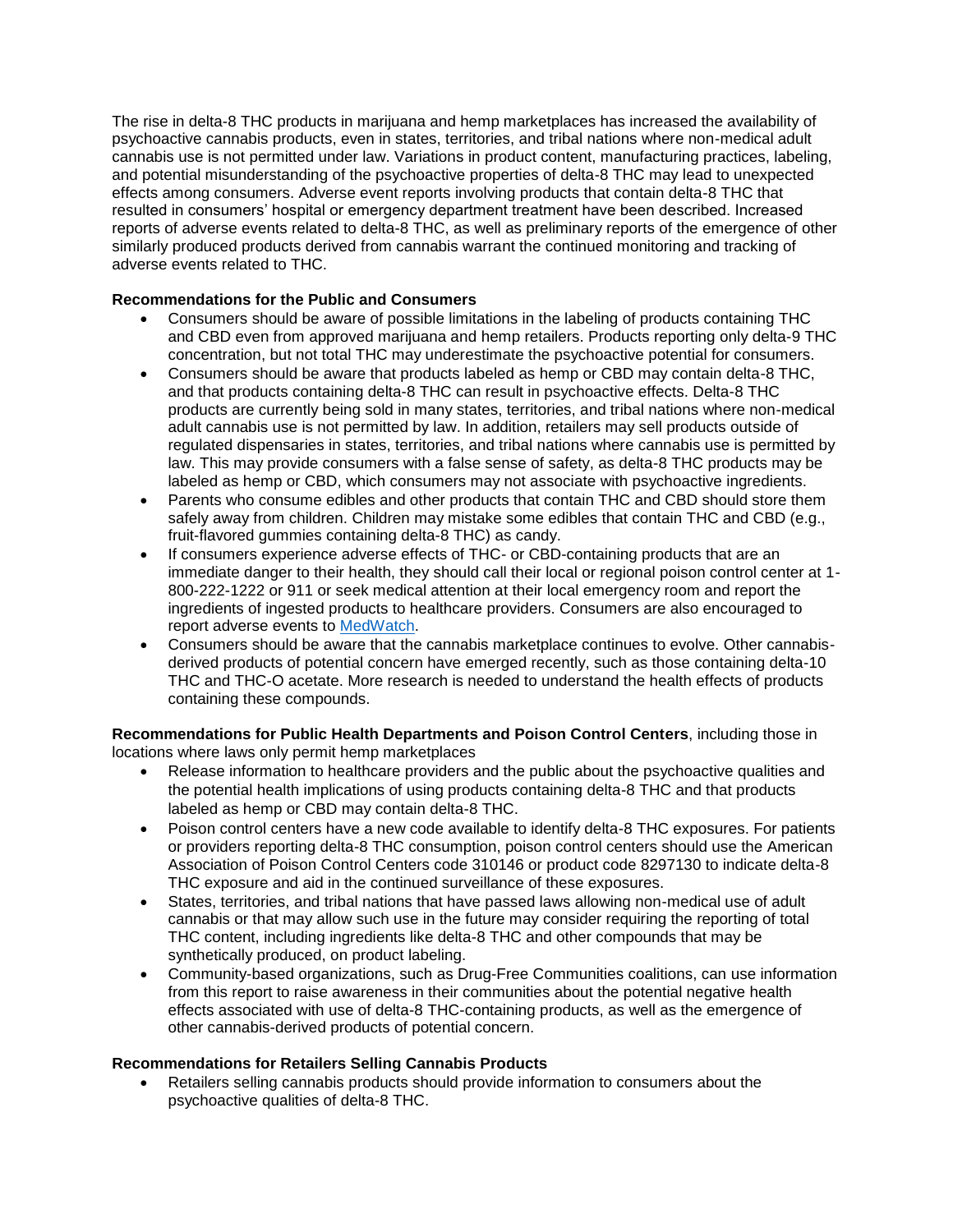Retailers selling cannabis products should report total THC content on product labeling, including ingredients like delta-8 THC that may be synthetically produced to create a psychoactive effect.

# **Recommendations for Healthcare Providers**

- Healthcare providers should be vigilant in observing patients presenting with THC-like intoxication symptoms who do not report an exposure to marijuana or history of use. Symptomatic patients should be questioned about their use of CBD or delta-8 THC products.
- There is no specific antidote for THC intoxication. Treatment is largely symptomatic and supportive care. The ability to detect delta-8 THC with laboratory tests that hospitals use to detect delta-9 THC currently is not fully characterized. Consult with your hospital's medical toxicologist or local poison control center for toxicology consultations on treatment.

## **For More Information**

- CDC Marijuana homepage: ["Marijuana and Public Health"](https://urldefense.com/v3/__https:/www.cdc.gov/marijuana/__;!!EErPFA7f--AJOw!S-PuOcWFIVJOMSSaVyAAPIr4l4deAeFJfeUpMiX0Jta0a6sn6zJmRbckwbHDCQ$)
- FDA Delta-8 THC Consumer Update: ["5 Things to Know about Delta-8 Tetrahydrocannabinol"](https://urldefense.com/v3/__https:/www.fda.gov/consumers/consumer-updates/5-things-know-about-delta-8-tetrahydrocannabinol-delta-8-thc__;!!EErPFA7f--AJOw!S-PuOcWFIVJOMSSaVyAAPIr4l4deAeFJfeUpMiX0Jta0a6sn6zJmRbcOqKRfVA$)
- Visit [CDC-INFO](https://urldefense.com/v3/__https:/www.cdc.gov/cdc-info/index.html__;!!EErPFA7f--AJOw!S-PuOcWFIVJOMSSaVyAAPIr4l4deAeFJfeUpMiX0Jta0a6sn6zJmRbd-IUCIfg$) or call CDC-INFO at 1-800-232-4636
- CDC 24/7 Emergency Operations Center (EOC) 770-488-7100

## **References**

- 1. [Agriculture Improvement Act of 2018.](https://urldefense.com/v3/__https:/www.congress.gov/bill/115th-congress/house-bill/2__;!!EErPFA7f--AJOw!S-PuOcWFIVJOMSSaVyAAPIr4l4deAeFJfeUpMiX0Jta0a6sn6zJmRbfUteVa5Q$) H.R.2, 115<sup>th</sup> Cong. (2017-2018).
- 2. Rosenberg EC, Tsien RW, Whalley BJ, Devinsky O. Cannabinoids and epilepsy. Neurotherapeutics, 12 (2015), pp. 747-768.
- 3. Razdan RK. CHEMISTRY AND STRUCTURE-ACTIVITY RELATIONSHIPS OF CANNABINOIDS: AN OVERVIEW, Editor(s): STIG AGURELL, WILLIAM L. DEWEY, ROBERT E. WILLETTE, The Cannabinoids: Chemical, Pharmacologic, and Therapeutic Aspects, Academic Press, 1984, Pages 63-78.
- 4. Hollister LE, Gillespie HK. Delta-8- and delta-9-tetrahydrocannabinol comparison in man by oral and intravenous administration. Clin Pharmacol Ther. 1973 May-Jun;14(3):353-7
- 5. Kiselak TD, Koerber R, Verbeck GF. Synthetic route of sourcing of illicit at home cannabidiol (CBD) isomerization to psychoactive cannabinoids using ion mobility-coupled-LC-MS/MS. Forensic Sci Int 2020; 308:110173.
- 6. Brightfield Group. [What's the Fate of Delta-8? Consumer, Product, and Regulatory Trends.](https://urldefense.com/v3/__https:/content.brightfieldgroup.com/delta-8-report__;!!EErPFA7f--AJOw!S-PuOcWFIVJOMSSaVyAAPIr4l4deAeFJfeUpMiX0Jta0a6sn6zJmRbddT9xSkQ$) Published 2021. Accessed August 31, 2021.
- 7. National Conference of State Legislatures (2020, April 16). *[State Industrial Hemp Statutes](https://urldefense.com/v3/__https:/www.ncsl.org/research/agriculture-and-rural-development/state-industrial-hemp-statutes.aspx__;!!EErPFA7f--AJOw!S-PuOcWFIVJOMSSaVyAAPIr4l4deAeFJfeUpMiX0Jta0a6sn6zJmRbdwaF6Bzg$)*.
- 8. Delta-8-THC, HB 3000, [2021 Oregon State Legislature Regular Session. Testimony of](https://urldefense.com/v3/__https:/olis.oregonlegislature.gov/liz/2021R1/Measures/Testimony/HB3000__;!!EErPFA7f--AJOw!S-PuOcWFIVJOMSSaVyAAPIr4l4deAeFJfeUpMiX0Jta0a6sn6zJmRbeKUieJfA$)  [Steven Crowley.](https://urldefense.com/v3/__https:/olis.oregonlegislature.gov/liz/2021R1/Measures/Testimony/HB3000__;!!EErPFA7f--AJOw!S-PuOcWFIVJOMSSaVyAAPIr4l4deAeFJfeUpMiX0Jta0a6sn6zJmRbeKUieJfA$)
- 9. West Virginia Substance Abuse Early Warning Network. Alert #WV003. Reported Cases of Adverse Reactions to Delta-8 THC Products in West Virginia. March 10, 2021.
- 10. Michigan Poison Center. [Fact Sheet: Emerging Public Health Concern: Delta-8 THC.](https://urldefense.com/v3/__https:/static1.squarespace.com/static/5f777ef4c9213f4b5800fc9a/t/60832a49de02a46cdbd3a25d/1619208777303/Delta-8*THC*PSA*final.pdf__;Kysr!!EErPFA7f--AJOw!S-PuOcWFIVJOMSSaVyAAPIr4l4deAeFJfeUpMiX0Jta0a6sn6zJmRbfyC89Nxw$) April 23, 2021.
- 11. National Conference of State Legislatures (2021, July 14). *[State Medical Marijuana Laws](https://urldefense.com/v3/__https:/www.ncsl.org/research/health/state-medical-marijuana-laws.aspx__;!!EErPFA7f--AJOw!S-PuOcWFIVJOMSSaVyAAPIr4l4deAeFJfeUpMiX0Jta0a6sn6zJmRbdbTpHpOw$)*.
- 12. Grotenhermen F. Pharmacokinetics and pharmacodynamics of cannabinoids. Clin Pharmacokinet.2003;42(4):327-60.

\* *The American Association of Poison Control Centers (AAPCC) maintains the National Poison Data System (NPDS), which houses de-identified case records of self-reported information collected from callers during exposure management and poison information calls managed by the country's poison control centers (PCCs). NPDS data do not reflect the entire universe of exposures to a particular substance as additional exposures may go unreported to PCCs; accordingly, NPDS data should not be construed to represent the complete incidence of U.S. exposures to any substance(s). Exposures do not necessarily represent a poisoning or overdose and AAPCC is not able to completely verify the accuracy of every report. Findings based on NPDS data do not necessarily reflect the opinions of AAPCC.*

*The Centers for Disease Control and Prevention (CDC) protects people's health and safety by preventing and controlling diseases and injuries; enhances health decisions by providing credible information on*